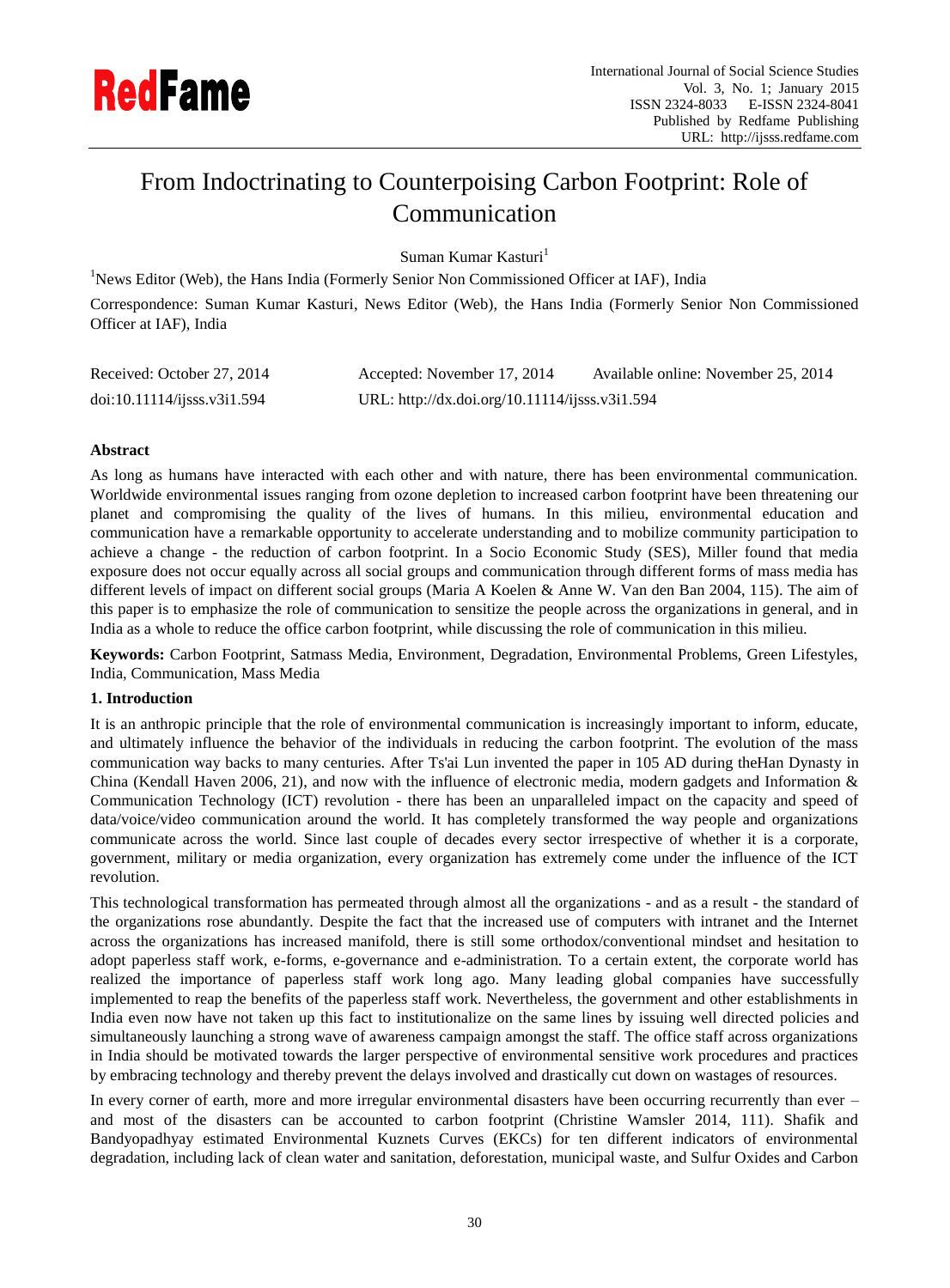emissions - and has also come out with the conclusion that carbon emissions account for the greatest proportion of the environmental degradation (Manasranjan Dashmishra 2011, 53).

Environmental communication and the carbon footprint are closely associated with each other. Studies have proven that mass media messages concerning environmental issues have a great impact in changing attitudes of the masses (Susan D. Clayton 2012, 71). So, beginning with a discussion on the significance of the environmental communication, this paper will discuss the role of communication to educate the masses about the importance of reduction in carbon footprint in India.

## **2. Working Definition of Carbon Footprint**

The working definition of the carbon footprint considered for this study is the definition given by Championne. The definition is:

*"The total sets of greenhouse gas (GHG) emissions caused by an organization, event, product or person" through gradual reduction in usage of paper and other print resources by espousal of technology and electronic alternatives mainly towards the environmental perpetuation while enabling faster action and decision making".* (http://thebusinessofsustainability.com.au/glossary-page)

# **3. Discussion**

## *3.1 Significance of Environmental Communication*

As long as human beings have interacted with each other and with nature, there has been environmental communication. But, practitioners and academicians started using 'Environmental Communication' as a label only since 1969 (Richard *et al* 2010, 5). Environmental Communication can be defined as:

*"The study and practice of how individuals, institutions, societies, and cultures craft, distribute, receive, understand and use messages about the environment and human interactions with the environment"* (Richard *et al* 2010, 13).

This includes a wide range of possible interactions, varying from interpersonal communication to coverage of environmental issues by mass media. Environmental communication is an academic discipline emerged from multidisciplinary fields involving communication, environmental science, risk analysis and management, sociology, political economy, and various allied subjects.

Environmental scholar Cox in the year 2006 in his comprehensive and scholarly *"Environmental Communication and the Public Sphere"* offered both definitions of informal and formal forms of Environmental Communication as follows:

*Informal: A study of the ways in which we communicate about the environment, the effects of this communication our perceptions of both the environment and ourselves, and therefore on our relationship with the natural world'.*

*Formal: The pragmatic and constitutive vehicle for our understanding of the environment as well as our relationships to the natural world; it is the symbolic medium that we use in constructing environmental problems and negotiating society's different responses to them.* (Richard *et al* 2010, 14)

According to Cox, education, attention, persuasion, mobilization, and assistance is the practical outcomes of environmental communication. He argues that environmental communication shapes our perceptions of the natural world as well as our interactions with and impacts on it. In the same context, Corbett in the year 2006 thrusts for a widened idea of environmental communication in her work *"Communicating Nature: How we create and Understand Environmental Messages"*. She hypothesizes environmental communication is:

- *Expressed in values, words, actions, and every day practices.*
- *Individually interpreted and negotiated.*
- *Historically and culturally rooted.*
- *Ideologically devised and driven*
- *Embedded in a dominant societal paradigm that assigns instrumental value to the environment and believes it exists to serve humans.*
- *Intricately lied to pop culture, particularly advertising and entertainment.*
- *Framed and reported by the media in a way that generally supports the status quo.*
- *Mediated and influenced by social institutions little government and business* (Richard *et al* 2010, 14)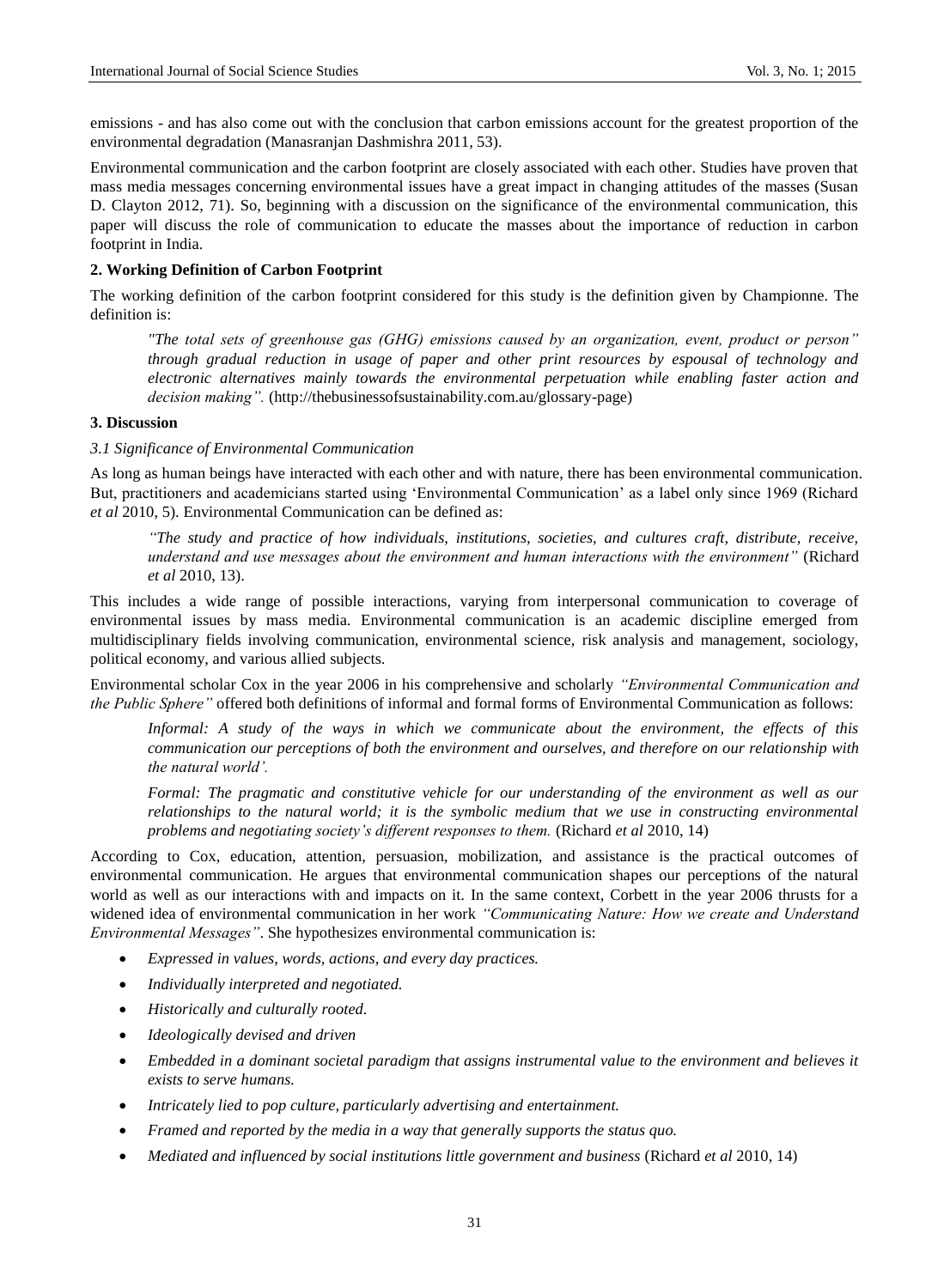## *3.2 Office Resource Wastages and Environmental Concerns*

In India, office paper consumption is the one of the most direct and visible hazard to the safety of the environment that ultimately leading to increased carbon footprint. Also, various other office resources like print cartridges and photocopier toners etc. are the major reasons for the increased carbon footprint. Many connected factors like inappropriate cooling/heating systems in the offices, the personal conveyance by which the employees reach their work stations in spite of having the public transportation etc. are the other significant contributors to the increased carbon footprint.

Due to rapid technological advances, many electronic alternatives that can be very cost effective to paper based output have been created. While, in India, from one side the technology is paving a way to reduce consumption of paper, from the other side the consumption of paper is increasing for wasteful print practices and behavior within an organization. Paper consumption is also associated with the consumption of various other resources like printer cartridge. Thus, it makes the environmental impact of paper consumption remarkable.

There is a close connection with the consumption of the paper and carbon footprint. Assuming one ton paper is equal to 400 reams of A4 size paper, manufacturing the same costs us and the environment approximately - 1ton of wood = 8 trees = 4  $\frac{1}{2}$  months energy requirements of a household =  $\frac{1}{4}$  ton solid garbage waste = 4  $\frac{1}{2}$  months of a car fuel = 7  $\frac{1}{2}$  k gallons of water wasted. (https://secure.actewagl.com.au/epayplus/learnaboutpaper.aspx)

Considering this fact and convert the same to know what it means for organizations, we can make out that reducing office paper consumption can have a major positive impact on the environment. It is one of the greatest direct contributions we can make to protect the environment. Towards this, every individual has to set ambitious targets to minimize office carbon footprint. In addition to the protection of environment, to a great extent the cost savings are also can be achieved with a paper reduction campaign, as these costs consist of paper, ink & toner, maintenance, energy consumption, capital cost and depreciation etc.

The values and culture of the organization is one of the most critical components that will ultimately impact the success of a campaign for reducing the carbon footprint in an office environment. Making a contribution to the environment and indirectly to the society through a committed campaign should be practiced in all organizations as it is happening through Corporate Social Responsibility (CSR) in the corporate world. The organization"s receptiveness to change has a direct impact on the success of this concept.

#### *3.3 Paradoxes to Deal With*

Environmental degradation is a result of the dynamic interplay of socioeconomic, institutional and technological activities. Environmental changes may be driven by many factors varying from social factors, economic factors to institutional factors. As far as India is concerned, high quantity of exhaust gases, deforestation, large number of industries such as mining, chemical effluents, transports, unprecedented construction, secondary pollutants, ruinous agricultural policies, the population explosion and unplanned land-use policies are the underlying causes of environmental degradation (Rishin Mukherjee 2012). Of these mentioned factors that cause environmental degradation, emission of high quantity of exhaust gases and deforestation are closely associated with the paper consumption and carbon footprint.

Carbon dioxide from fossil fuel combustion used in the production of the pulp and paper proves to be the greatest source of greenhouse gas emissions in the paper cycle. Energy is consumed in many stages of the paper production cycle, but greenhouse gas emissions can be readily assessed given that fuel consumption for the pulp and paper industry is already published for most countries in the OECD/IEA (1993) international energy compendia. Carbon dioxide emissions from energy use in the paper industry in 1991 were estimated to be about 316 million tones. (Susan Subak et al 2012, 4)

The carbon dioxide emissions from the pulp and paper industry accounted for a share of 1.2% of global carbon dioxide from all sources. Pulp and paper industries account for over 4% of estimated global energy consumption (Ibid).

The above facts give us the evidence to the relationship between paper consumption and carbon footprint. Storing the content in hard copies, apart from backing up the data in a hardcopy format, is the main reason why organizations consume huge quantities of paper in India. This happens mainly because most of the conventional organizations across India still maintain hard copies in files and preserve them for a stipulated period, before which they are destroyed by either burning or shredding. There is a requirement to review these policies and associated practices in order to validate the need to print and survey the acceptability of electronic alternatives. Nowadays, technology has advanced so much that printed reports are seldom necessary. Without a proper review of existing guidelines of an organization, we often land up in the duplicating of the work without any specific purpose assigned to such an act.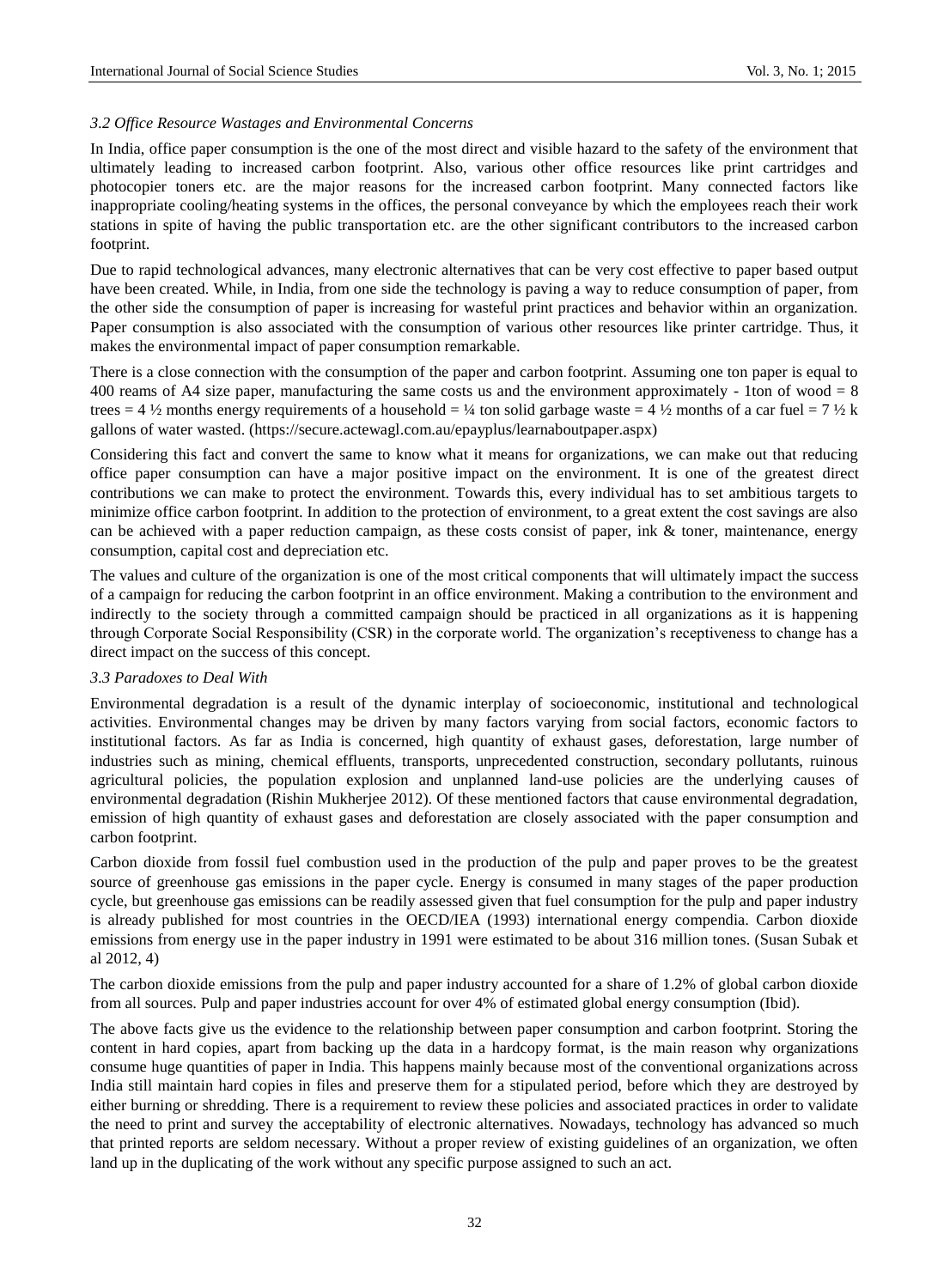The technological advancement is not so pleasant and has its own hitches and ill effects on the environment as brought out in a recent study carried out by the Centre for Energy-Efficient Telecommunications and Bell Labs. As reported, the Internet and other hardware elements of ICT industry annually produces over 830 million tons of carbon dioxide (CO<sub>2</sub>), the main greenhouse gas, and is expected to double by 2020 (http://articles.economictimes.indiatimes.com/2013-01-06/news/36173897\_1\_ict-tonnes-of-carbon-dioxide-energy-cons umption). They also explained that the ICT industry - which delivers the Internet, video, voice and other cloud services - produces about 2% of global  $CO<sub>2</sub>$  emissions, the same as the aviation industry produces. New models of emission control and energy consumption are unfolding that could help reduce their carbon footprint and thereby mitigate the effects on the environment (Ibid).

#### *3.4 A Point to Ponder...*

In most of the organizations, it has become a common practice that without considering whether a printout is required actually, the employees hit the print button. The main reason to have a printout in hand is to see things on paper, as hoarding information in hands provides the information readily available in hand, but so often this impulsive need to print is pointless. About 50% or more of pages printed/copied (http://www.makeuseof.com/tag/printing-emails/) are never looked at or used in any organization. For example: consider the number of times an almost completely blank "page 2 of 2" comes out of our printer when printing documents. There is a need to give subtle reminders in the form of messages on formation web pages and as watermarks embedded on document soft copies to discourage needless printing practices. By this, we might start a small but a movement of its stature for a change in organizations across India. For all this to happen, effective communication is a must.

#### **4. Communication for Reduction of Carbon Footprint**

#### *4.1 Need for Communicating Reduction in Carbon Footprint*

Having a concern for the carbon footprint reduction and following the same in both in letter and spirit is the ultimate way to protect the environment and retain the sustainable development. The concept of sustainable development ways backs its roots in the fourth century BC. It is evident by Chanakya"s opinion - "Stability of an empire depends on the stability of its environment" (VV Rao*et al* 2004, 82). He has emphasized the concept of sustainable development. Sustainable development is nothing but proper usage of the resources available naturally, for the continuous development to satisfy the human needs. Such an act should ensure damage is not caused to the environment; also the natural resources are not to be misused. Here the term environment does not necessarily imply trees, animals and the ecosystem only. It is literally about all the entities on which the human life subsists. In other words, sustainable development may be defined as the ability of physical development and environmental impacts to sustain long term habitation on the planet earth by human and other indigenous species (Roosa & Stephen 2008, 44).

In the purview of most of the environmental scientists, the world is a vast system of relationships in which many small changes can accumulate to become significant global changes (Deanna J Richards *et al* 2001, 191). Any method of information sharing like reduction in carbon footprint succeeded in addressing environmental issues needs to be shared worldwide in part not only because of its global implications, but also because observed environmental changes in one locality can be related to changes in another. If solutions to our growing environmental challenges across the world are to be found, information is to be shared quickly. The many-to-many model of global information sharing can be particularly useful for those seeking information about sustainable and ecologically progressive practices (Ibid).

## *4.2 Information Sharing as a Force for Reduction in Carbon Footprint*

The responsibility for climate change due to reduction in carbon footprint does not rest with the government alone, but should involve all people, at all levels. Governments can apply several tools, especially, adapting environmental communication to motivate businesses, communities and individuals adjust their behavior in ways that promote environmental factors – mostly about the reduction in carbon footprint. Effective communication on carbon footprint reduction is therefore necessary in order to gain public support and thus protect the environment. As carbon footprint is a global concern with wide-ranging impacts, it is essential that the relevant messages are communicated successfully with many different groups including residents, partners, opinion leaders, and stakeholders. Mass Media play a vital role in addressing these issues, greatly.

Effectively communicating the aftermath of carbon footprint and issues related to sustainable resources management is not a straight forward process. It can often be a very difficult task to share information among the masses, scattered in a range of groups. This is especially so, when we try to communicate about environmental matters with people consisting of the audience who have no understanding of the relationship between our wellbeing and environmental matters.

As Liverman *et al*, the eminent geoscientists observed: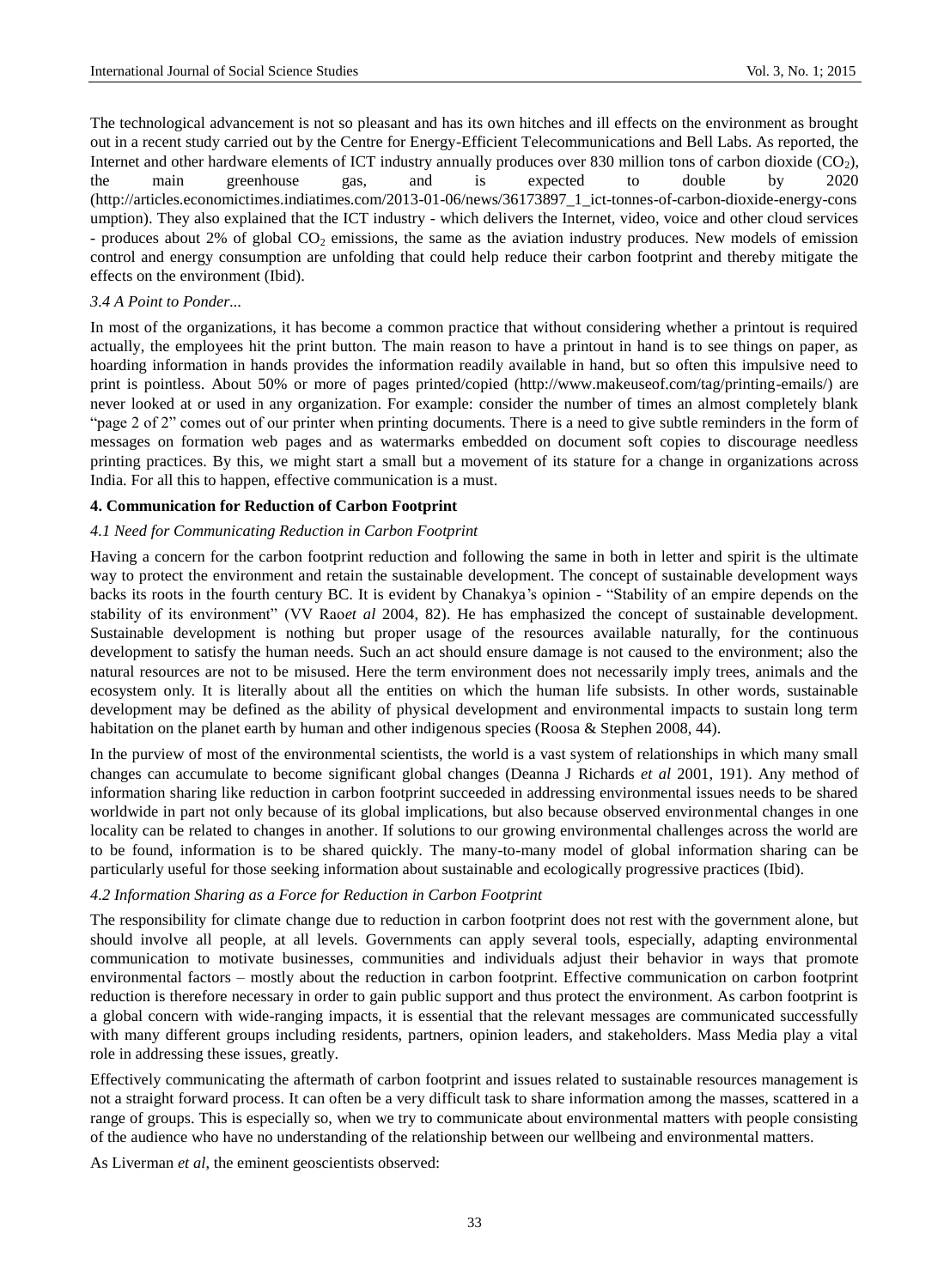*Effective communication may require different approaches depending upon the educational background of the audience being addressed. The audience can be broadly classified as scientists, government administrators and the general public. The communication process is complicated further by the difficulty that geoscientists can have in identifying the appropriate communication pathways to use if their endeavors to be successful. It raises questions of exactly who they should talk with, and whether one organization can open better communication opportunities than other* (Liverman *et al* 2008, 179-184).

Environmental protection is a complicated issue. The complexity of the issue makes it difficult to understand, and causes controversy. It is also difficult to discern environmental changes over a stipulated period. The messages that need to be clearly communicated are:

- That environmental degradation is real and is messing up the planet Earth;
- It is possible to adapt to the preventive measures causing damage to the environment;
- There are risks to the "do-nothing" option in the context of environmental degradation.

It is also important to recognize the potential conflicts that exist between the long-term changes environmental protection will bring and the short-term priorities that individuals and organizations work to. The same can be achieved through:

- Promoting credible sources of information;
- Preparing and utilizing material on environmental protection;
- Integrating the environmental protection issue in related communications;
- Responding to questions and requests for information;
- Proactive outreach to community groups and leaders.

#### **5. Communicating Environmental Factors Using Mass Media in Indian Setting**

In creating awareness about carbon footprint, environment and conservation of natural resources, mass media can play a crucial role. Various channels of mass communication take on the task – an important factor. The electronic media can identify and bring to a halt forces affecting the natural and even the artifact environment. The need is to mobilize the public mind to protect environment by various means that include a cutback in carbon footprint. Studies have proven that mass media messages concerning environmental issues have a great impact in changing attitudes of the masses (Susan D. Clayton 2012, 71)

The governing bodies in India should undertake media research and media planning in accordance with the attitude of the people of India, apart from considering the influence of various aspects related to different geographic levels – urban, semi-urban and rural, on the masses of Indian society. These could steer campaign objectives, measure the effectiveness of mass media programs, provide the information most relevant to the efficient use of mass media, and deliver programs on conservation of resources and maintenance of environmental quality.

Targeting the communication by groups can often be crucial to increasing awareness. Therefore, the most appropriate media need to be selected for each group of audience. There is often little statistical difference of climate change awareness among different communities, so selecting particular groupings can be difficult. However, the fact that there is a general low level of awareness does mean that some approaches may be as useful across the whole population. Environmental protection policies and measures should be integrated with other environmental issues and mainstream policies. The governing bodies in India should maintain innovative flexibility in policy making to deal with uncertainty. The communication strategy concerning environmental factors should include following key messages:

- Everyone has a role to play a role by enhancing their contribution to environmental protection.
- Environmental protection will impact everyone everyone needs to adapt.

Important public relations activities such as those appended below are very important while communicating the environmental factors using mass media in Indian setting.

- Engagement of the audience fully in related activities;
- Provide credibility through approval of third parties, by way of diffusing success stories;
- Attract media attention, thereby promoting the project;
- Display obligation to all stakeholders through demonstrations;
- Create and maintain respectability in the eyes of the stakeholders.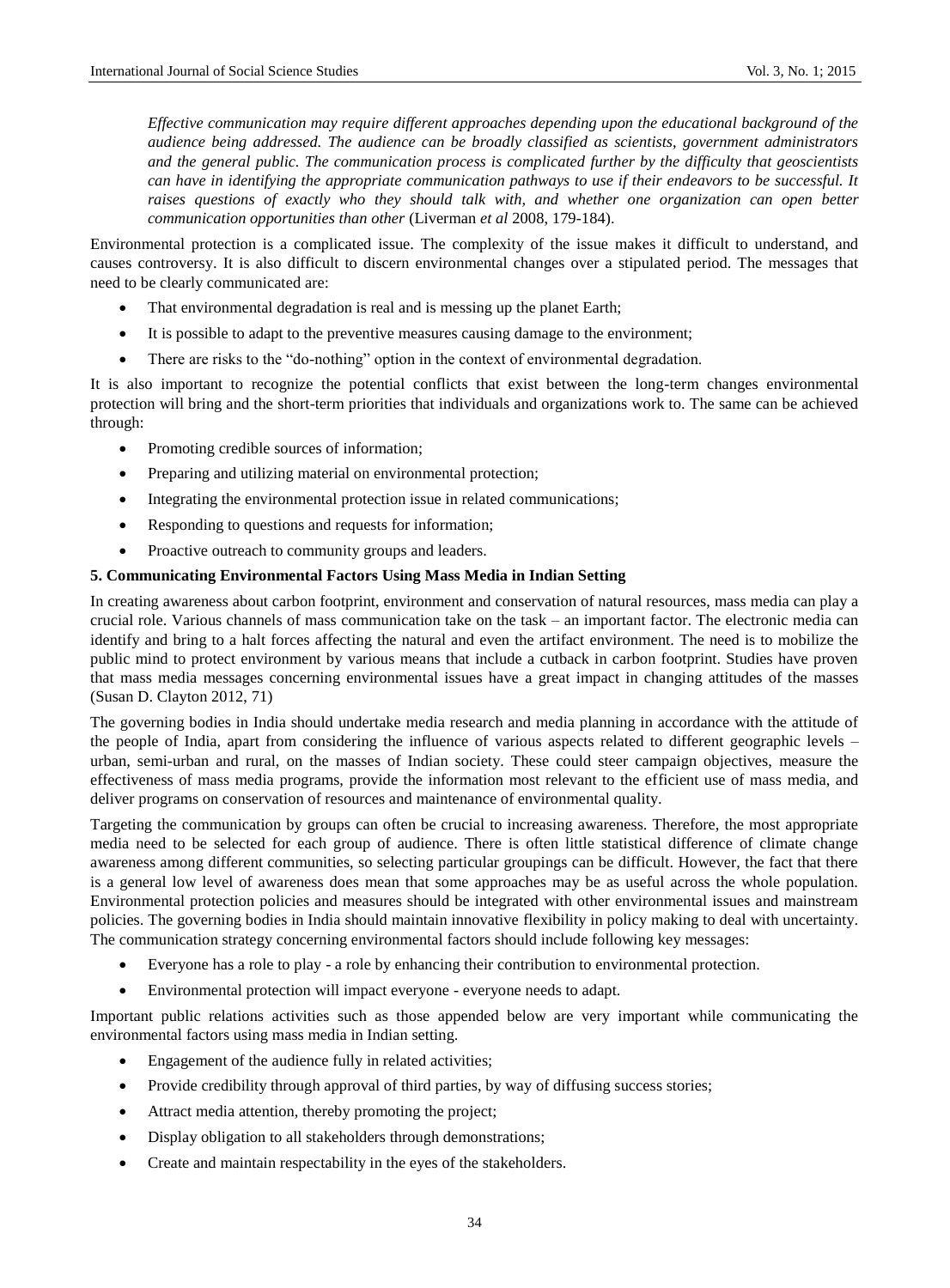A key part of successful promotion lies in knowing the most effective channels of mass communication to reach the target audience. The pros and cons of the available options have to be considered, well before media planning is done.

Appropriate use of the press, radio, television and the Internet will fetch the desired results. The priority of the communication is to motivate simple changes needed to be done, in order to safeguard the environment. The mixed media of visual press, aural radio, and audio-visual television can be used to convey a variety of messages and stimulate to action in different ways. All media usage needs to be cost effective in their reach of the target audience and the communities as a whole. The target audience for the communicated messages through various mass media is varied and dissimilar. Keeping in view of this fact, the program designing is required to be planned.

Television has in an important role in communicating environmental messages. Especially satellite television has proven its impeccable impact in informing the masses in Indian setting (Suman K Kasturi 2013, 237). Radio broadcasts, especially on local stations are both more affordable and can be used to target more specific audiences like agrarian societies. It is a common practice in India that public like to receive information via leaflets or pamphlets wherein public participation is intended. Also, they are relatively inexpensive to produce and provide. Posters in particular are suitable for placing in public places. There are however, sustainability questions surrounding the publication of leaflets, as publication of leaflets and posters themselves is against the preaching reduction in carbon footprint. Due to the increase in availability of the access to the Internet, the ability to provide up-to-date and creative information has become a reality. A website can have lower cost advantages and can act as a primary focus for campaigns and a source of contact for the target audience (working in ICT environment). The Internet offers the greatest opportunity for the growth of realistic, workable, global information-sharing system. The information thus received through the Internet can be disseminated locally through various other mass media channels, as deems fit.

The target audience for various mass media in the context of diffusing information related to carbon footprint reduction, specifically, and other environmental factors in general is shown in Fig 1.



Figure 1. Target Audience of Various Mass Media in Diffusing Information of Environmental Protection through Reduction in Carbon Footprint (*Source: Personal files of Author*)

In addition to the use of mass media, other methods like direct engagement and advertising can also be used to disseminate the environmental factors. Direct engagement is used to communicate campaign messages directly to the target audience (in this case of carbon footprint, it is the employees of all organizations across the country) through a number of channels, the most appropriate of which will be derived by the target audience. The success of this tactic will be resource dependent. Advertising is a non-personal communication tool to foremost aim of creating awareness. Although it doesn"t focus on a specific target audience, it can have a powerful impact and a wide reach. Traditional awareness raising campaigns rely extensively on advertising using on any or a combination of radio, TV, newspapers, posters, leaflets and the Internet.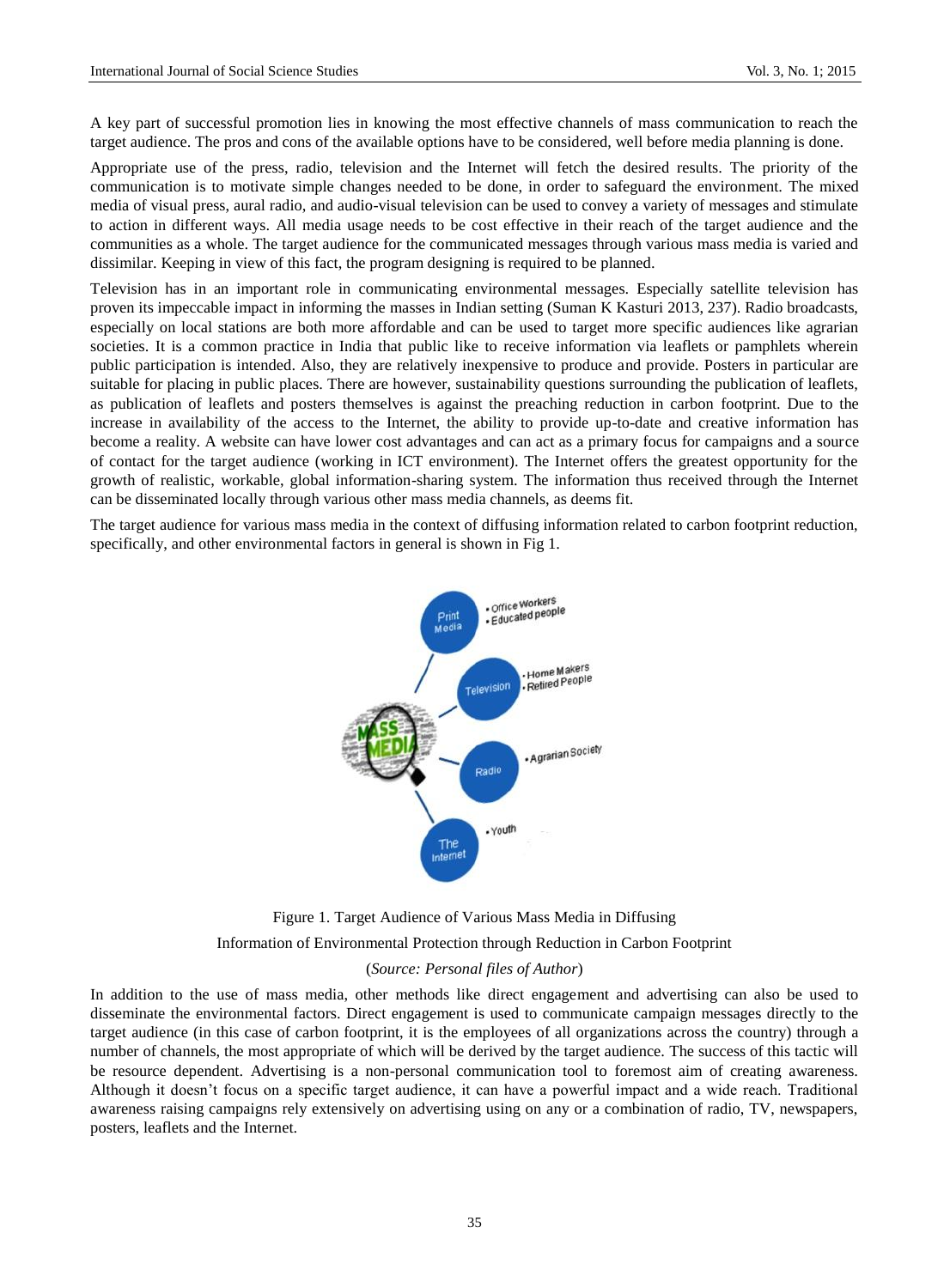#### **6. Action Plan for Communicating Environmental Factors**

The action plan for communicating the environmental factors involving mass media is proposed in the following five stages:

| Stage 1 | →             | Preparation                     |
|---------|---------------|---------------------------------|
| Stage 2 | $\rightarrow$ | Evaluation                      |
| Stage 3 | $\rightarrow$ | Understanding & Action Planning |
| Stage 4 | $\rightarrow$ | Implementation                  |
| Stage 5 | →             | Re-Evaluation                   |

*Stage 1-Preaparation:* Depending upon the target audience and the message intended for communicating the environmental protection i.e. reduction of carbon footprint, the media message and media design are to be considered.

*Stage 2-Evaluation:* Keeping every aspect concerning the issues of communicating the environmental protection, all mass media channels need to be evaluated for their effectiveness.

*Stage 3-Planning:* A thorough understanding of all intricacies involved in the process of communicating the environmental messages through mass media and other associated areas is required, before an action plan is made ready in this stage.

*Stage 4-Implementation:* Taking into account of all guidelines, in the fourth stage the plan developed in stage 3 is to be executed.

*Stage 5-Re-Evaluation:* In this last stage of the action plan, the results need to be re-evaluated. In case of any modifications required, all stages are to be repeated until the desired results are achieved.

Fig.2 depicts the stages involved in the action plan for communicating environmental factors as a cyclic process.



Figure 2. Cyclic Process of Stages of Action Plan for Communicating Environmental Factors on Reduction in Carbon Footprint *(Source: Personal files of Author)*

## **7. Conclusion**

As long as humans have interacted with each other and with nature, there has been environmental communication. Although environmental degradation has attracted substantial attention from people, widespread environmental problems still influence the lives of people across the world, every year. As a responsible global citizen, every individual must be aware that the environmental problems cannot be solved by one person but require the unity and cooperation of all people. In order to achieve a greener and cleaner environmental goal, it is time to combat the environmental problems like reduction in carbon footprint and work cooperatively to protect the current ecological environment. The government bodies at various levels need to formulate communication policy to bring awareness